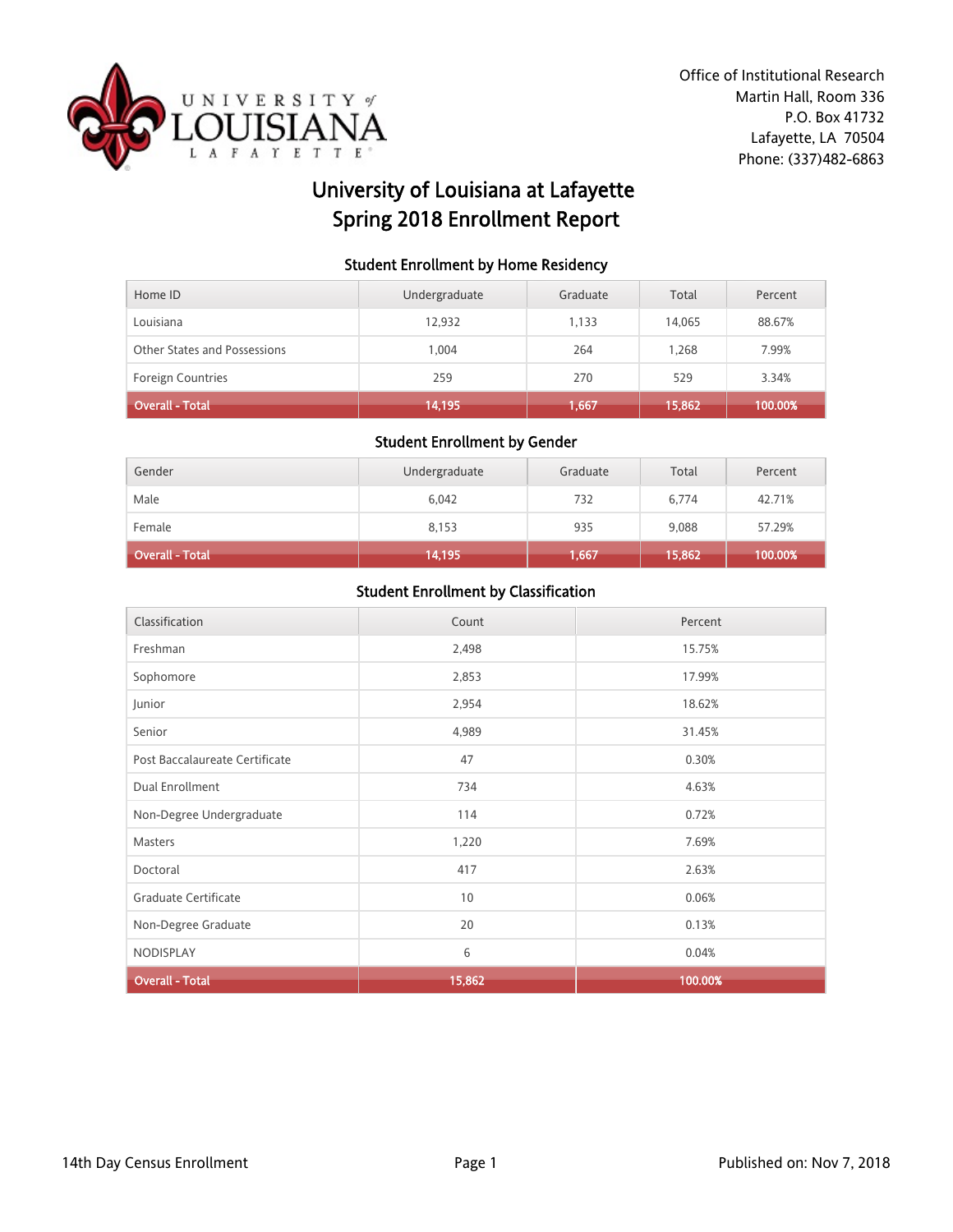

# University of Louisiana at Lafayette Spring 2018 Enrollment Report

### Student Enrollment by Entry Type

| <b>Entry Type</b>      | Undergraduate | Graduate     | Total  | Percent |
|------------------------|---------------|--------------|--------|---------|
| Continuing             | 12,527        | 1,334        | 13,861 | 87.38%  |
| Dual Enrollment        | 734           | 0            | 734    | 4.63%   |
| First Time             | 59            | 276          | 335    | 2.11%   |
| Non Degree             | 114           | 19           | 133    | 0.84%   |
| Re-entry               | 332           | 38           | 370    | 2.33%   |
| Transfer               | 429           | $\mathbf{0}$ | 429    | 2.70%   |
| <b>Overall - Total</b> | 14,195        | 1,667        | 15,862 | 100.00% |

# Student Enrollment by Race/Ethnicity

| Race/Ethnicity                            | Undergraduate | Graduate     | Total  | Percent |
|-------------------------------------------|---------------|--------------|--------|---------|
| American Indian or Alaska Native          | 32            |              | 33     | 0.21%   |
| Asian                                     | 346           | 29           | 375    | 2.36%   |
| <b>Black or African American</b>          | 2,810         | 217          | 3,027  | 19.08%  |
| Hispanic, of any race                     | 811           | 41           | 852    | 5.37%   |
| Native Hawaiian or Other Pacific Islander | 19            | $\mathbf{0}$ | 19     | 0.12%   |
| Non-resident Alien                        | 224           | 254          | 478    | 3.01%   |
| Two or more races                         | 275           | 20           | 295    | 1.86%   |
| Unknown Race/Ethnicity                    | 349           | 43           | 392    | 2.47%   |
| White                                     | 9,329         | 1,062        | 10,391 | 65.51%  |
| <b>Overall - Total</b>                    | 14,195        | 1,667        | 15,862 | 100.00% |

| <b>Full/Part Time</b> | Undergraduate | Graduate | Total  | Percent |
|-----------------------|---------------|----------|--------|---------|
| Full Time             | 11.457        | 893      | 12,350 | 77.86%  |
| Part Time             | 2,738         | 774      | 3,512  | 22.14%  |
| Overall - Total       | 14,195        | 1,667    | 15,862 | 100.00% |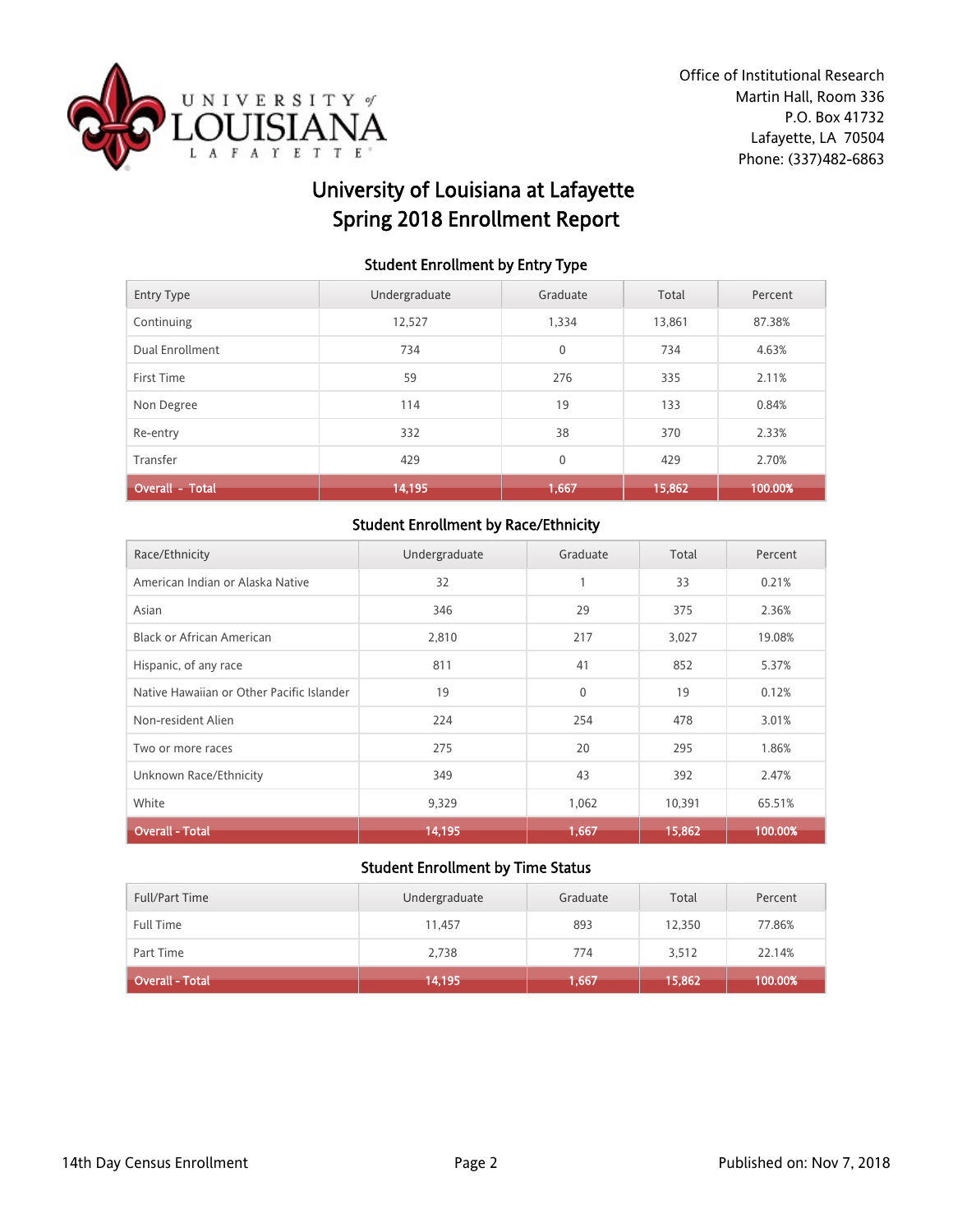

# Academic Affairs, VP Spring 2018 Enrollment Report

### Student Enrollment by Home Residency

| Home ID                      | Undergraduate | Graduate | Total | Percent |
|------------------------------|---------------|----------|-------|---------|
| Louisiana                    | 816           |          | 816   | 98.67%  |
| Other States and Possessions |               |          |       | 0.24%   |
| <b>Foreign Countries</b>     | 9             |          | 9     | 1.09%   |
| <b>Overall - Total</b>       | 827           |          | 827   | 100.00% |

#### Student Enrollment by Gender

| Gender                 | Undergraduate | Graduate | Total | Percent |
|------------------------|---------------|----------|-------|---------|
| Male                   | 309           |          | 309   | 37.36%  |
| Female                 | 518           |          | 518   | 62.64%  |
| <b>Overall - Total</b> | 827           |          | 827   | 100.00% |

| Classification           | Count | Percent |
|--------------------------|-------|---------|
| Dual Enrollment          | 734   | 88.75%  |
| Non-Degree Undergraduate | 87    | 10.52%  |
| <b>NODISPLAY</b>         | 6     | 0.73%   |
| <b>Overall - Total</b>   | 827   | 100.00% |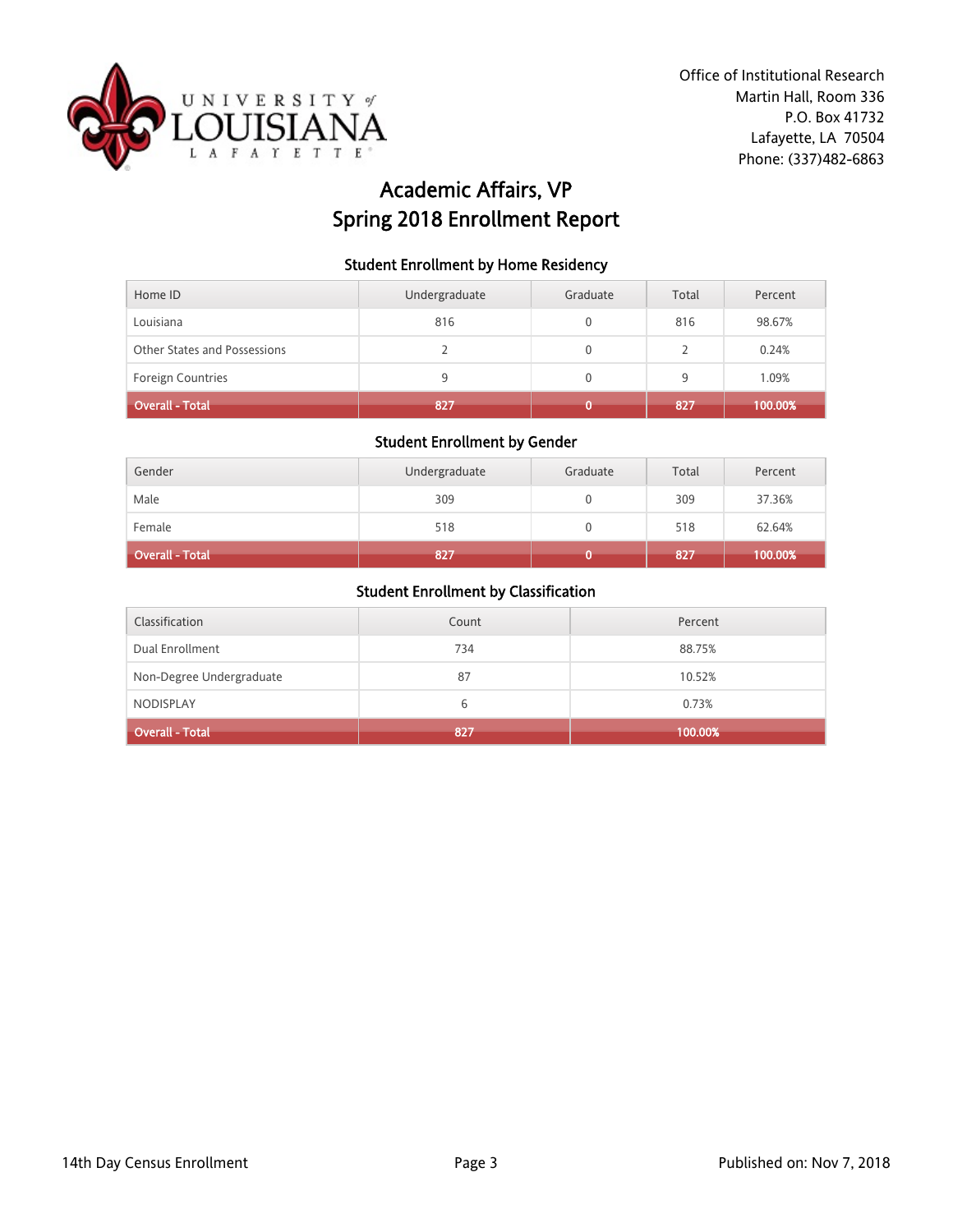

# Academic Affairs, VP Spring 2018 Enrollment Report

### Student Enrollment by Entry Type

| <b>Entry Type</b>      | Undergraduate | Graduate     | Total                    | Percent |
|------------------------|---------------|--------------|--------------------------|---------|
| Continuing             | 2             | $\mathbf{0}$ | $\overline{2}$           | 0.24%   |
| Dual Enrollment        | 734           | $\mathbf{0}$ | 734                      | 88.75%  |
| Non Degree             | 87            | $\mathbf{0}$ | 87                       | 10.52%  |
| Re-entry               | $\mathcal{P}$ | $\mathbf{0}$ | $\overline{\phantom{a}}$ | 0.24%   |
| Transfer               | $\mathcal{P}$ | $\mathbf{0}$ | $\overline{\phantom{a}}$ | 0.24%   |
| <b>Overall - Total</b> | 827           | 0            | 827                      | 100.00% |

### Student Enrollment by Race/Ethnicity

| Race/Ethnicity                            | Undergraduate | Graduate     | Total | Percent |
|-------------------------------------------|---------------|--------------|-------|---------|
| Asian                                     | 33            | $\mathbf{0}$ | 33    | 3.99%   |
| <b>Black or African American</b>          | 92            | $\mathbf{0}$ | 92    | 11.12%  |
| Hispanic, of any race                     | 79            | $\mathbf{0}$ | 79    | 9.55%   |
| American Indian or Alaska Native          | 4             | $\mathbf 0$  | 4     | 0.48%   |
| Two or more races                         | 3             | $\mathbf{0}$ | 3     | 0.36%   |
| Non-resident Alien                        | 9             | $\Omega$     | 9     | 1.09%   |
| Native Hawaiian or Other Pacific Islander | 6             | $\mathbf{0}$ | 6     | 0.73%   |
| Unknown Race/Ethnicity                    | 10            | $\Omega$     | 10    | 1.21%   |
| White                                     | 591           | $\mathbf{0}$ | 591   | 71.46%  |
| <b>Overall - Total</b>                    | 827           | 0            | 827   | 100.00% |

| <b>Full/Part Time</b>  | Undergraduate | Graduate | Total | Percent |
|------------------------|---------------|----------|-------|---------|
| Full Time              | 23            |          | 23    | 2.78%   |
| Part Time              | 804           |          | 804   | 97.22%  |
| <b>Overall - Total</b> | 827           |          | 1827  | 100.00% |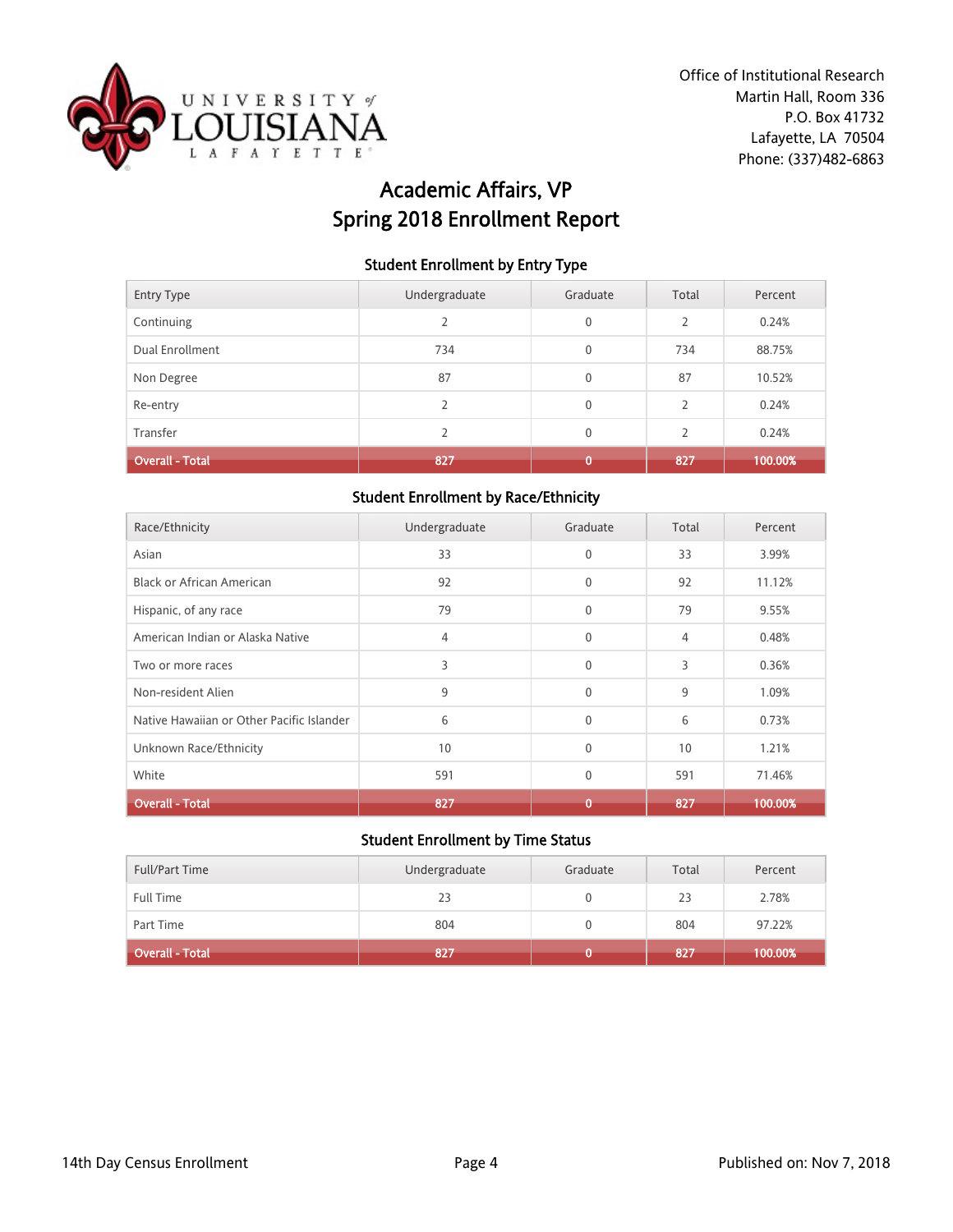

# Business Administration Spring 2018 Enrollment Report

### Student Enrollment by Home Residency

| Home ID                      | Undergraduate | Graduate | Total | Percent |
|------------------------------|---------------|----------|-------|---------|
| Louisiana                    | 1.632         | 408      | 2.040 | 90.95%  |
| Other States and Possessions | 82            | 56       | 138   | 6.15%   |
| <b>Foreign Countries</b>     | 47            | 18       | 65    | 2.90%   |
| <b>Overall - Total</b>       | 1,761         | 482      | 2,243 | 100.00% |

#### Student Enrollment by Gender

| Gender                 | Undergraduate | Graduate | Total | Percent |
|------------------------|---------------|----------|-------|---------|
| Male                   | 930           | 228      | 1.158 | 51.63%  |
| Female                 | 831           | 254      | 1.085 | 48.37%  |
| <b>Overall - Total</b> | 1,761         | 482      | 2,243 | 100.00% |

| Classification                 | Count | Percent |
|--------------------------------|-------|---------|
| Freshman                       | 331   | 14.76%  |
| Sophomore                      | 389   | 17.34%  |
| Junior                         | 472   | 21.04%  |
| Senior                         | 565   | 25.19%  |
| Post Baccalaureate Certificate | 4     | 0.18%   |
| <b>Masters</b>                 | 477   | 21.27%  |
| Graduate Certificate           | 5     | 0.22%   |
| <b>Overall - Total</b>         | 2,243 | 100.00% |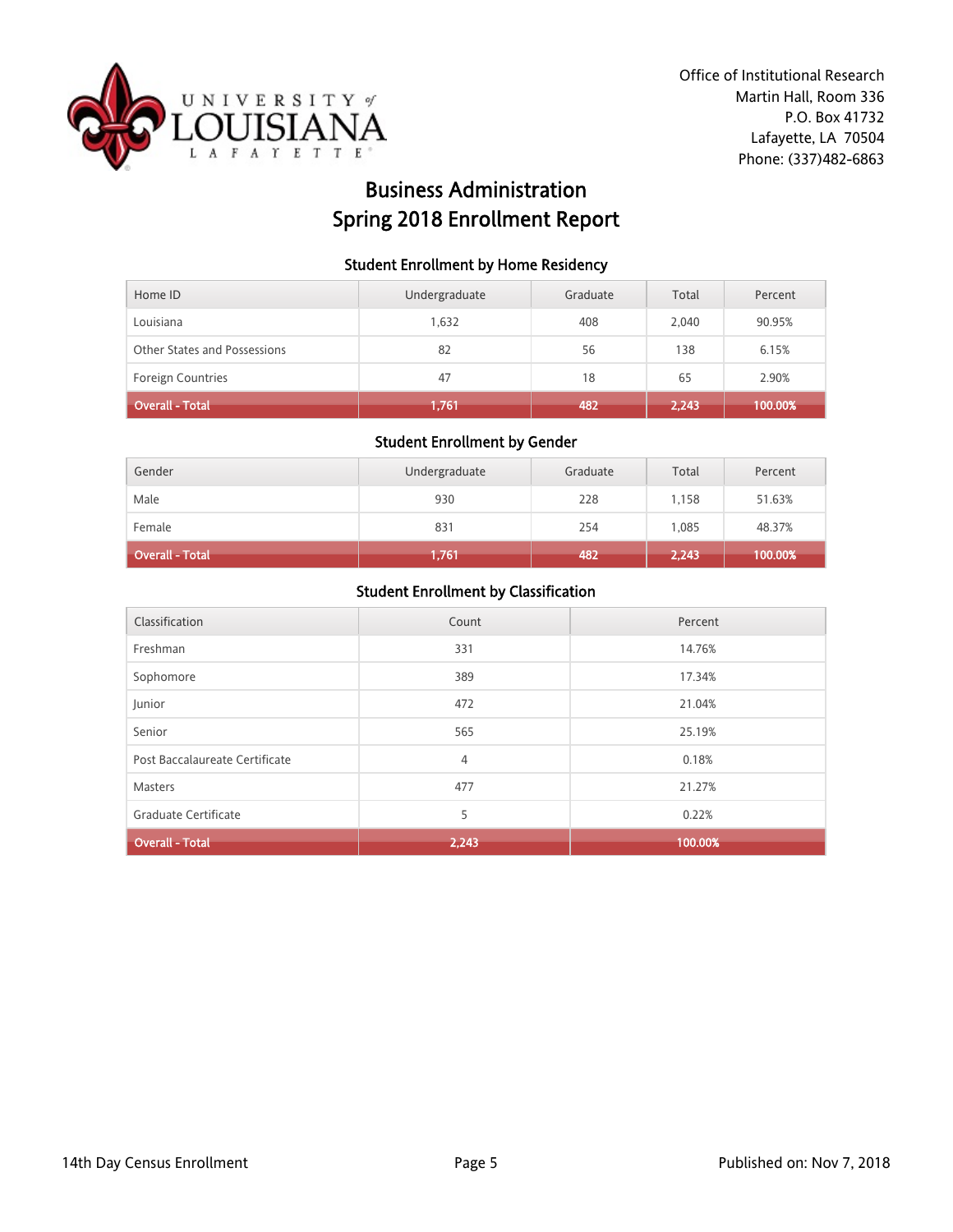

# Business Administration Spring 2018 Enrollment Report

### Student Enrollment by Entry Type

| <b>Entry Type</b>      | Undergraduate | Graduate | Total | Percent |
|------------------------|---------------|----------|-------|---------|
| Continuing             | 1,657         | 290      | 1.947 | 86.80%  |
| First Time             | 13            | 180      | 193   | 8.60%   |
| Re-entry               | 47            | 12       | 59    | 2.63%   |
| Transfer               | 44            | 0        | 44    | 1.96%   |
| <b>Overall - Total</b> | 1,761         | 482      | 2,243 | 100.00% |

### Student Enrollment by Race/Ethnicity

| Race/Ethnicity                   | Undergraduate | Graduate | Total          | Percent |
|----------------------------------|---------------|----------|----------------|---------|
| Asian                            | 42            | 9        | 51             | 2.27%   |
| Black or African American        | 341           | 93       | 434            | 19.35%  |
| Hispanic, of any race            | 96            | 17       | 113            | 5.04%   |
| American Indian or Alaska Native |               | 1        | $\overline{2}$ | 0.09%   |
| Two or more races                | 36            | 6        | 42             | 1.87%   |
| Non-resident Alien               | 41            | 14       | 55             | 2.45%   |
| Unknown Race/Ethnicity           | 37            | 11       | 48             | 2.14%   |
| White                            | 1,167         | 331      | 1,498          | 66.79%  |
| <b>Overall - Total</b>           | 1,761         | 482      | 2,243          | 100.00% |

| <b>Full/Part Time</b> | Undergraduate | Graduate | Total | Percent |
|-----------------------|---------------|----------|-------|---------|
| Full Time             | 1,633         | 159      | 1.792 | 79.89%  |
| Part Time             | 128           | 323      | 451   | 20.11%  |
| Overall - Total       | 1,761         | 482      | 2,243 | 100.00% |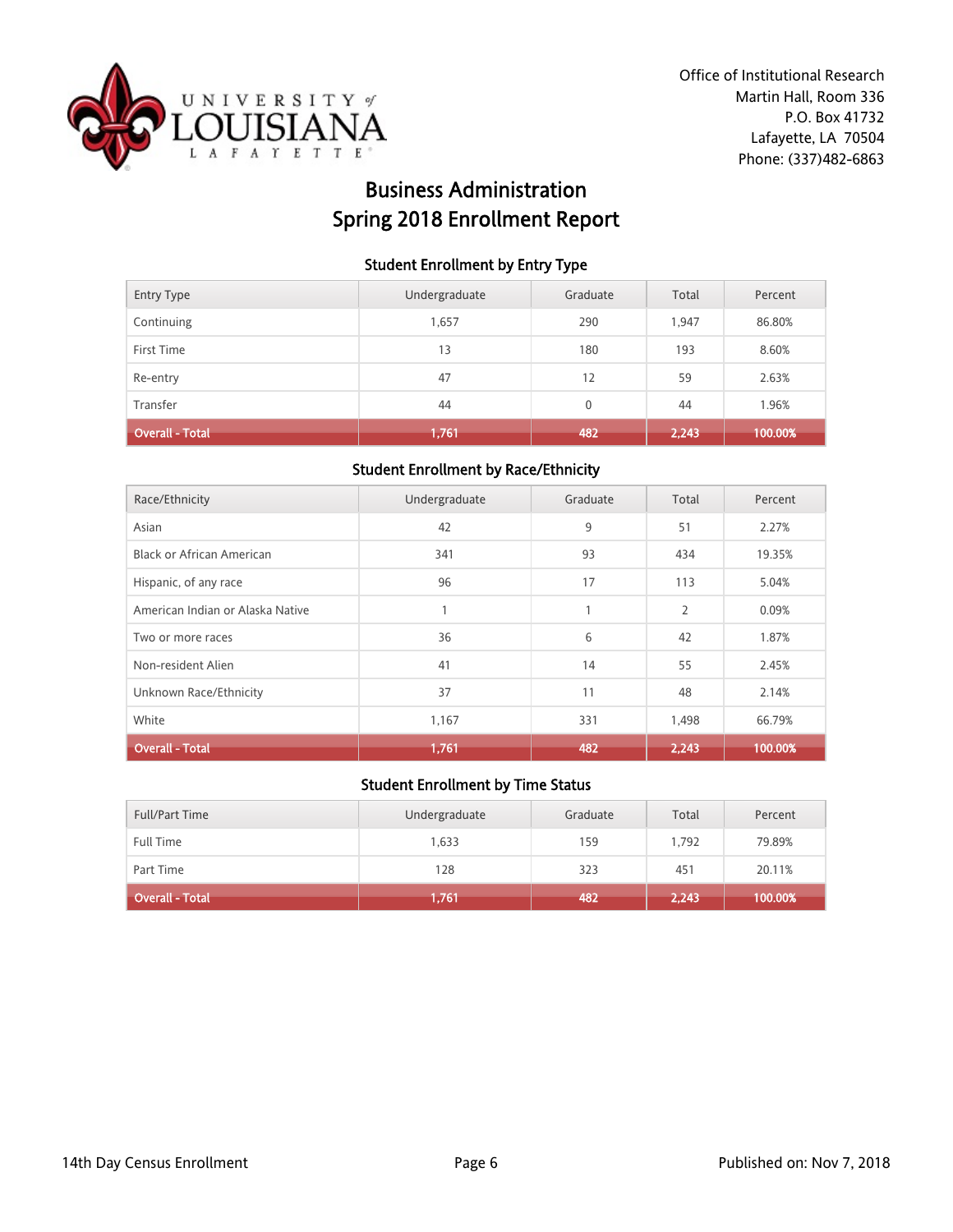

# Arts Spring 2018 Enrollment Report

### Student Enrollment by Home Residency

| Home ID                      | Undergraduate | Graduate | Total | Percent |
|------------------------------|---------------|----------|-------|---------|
| Louisiana                    | 790           | 35       | 825   | 91.97%  |
| Other States and Possessions | 48            |          | 50    | 5.57%   |
| Foreign Countries            | 16            | 6        | 22    | 2.45%   |
| Overall - Total              | 854           | 43       | 897   | 100.00% |

# Student Enrollment by Gender

| Gender          | Undergraduate | Graduate | Total | Percent |
|-----------------|---------------|----------|-------|---------|
| Male            | 348           | 25       | 373   | 41.58%  |
| Female          | 506           | 18       | 524   | 58.42%  |
| Overall - Total | 854           | 43       | 897   | 100.00% |

| Classification         | Count | Percent |
|------------------------|-------|---------|
| Freshman               | 192   | 21.40%  |
| Sophomore              | 204   | 22.74%  |
| Junior                 | 167   | 18.62%  |
| Senior                 | 291   | 32.44%  |
| Masters                | 43    | 4.79%   |
| <b>Overall - Total</b> | 897   | 100.00% |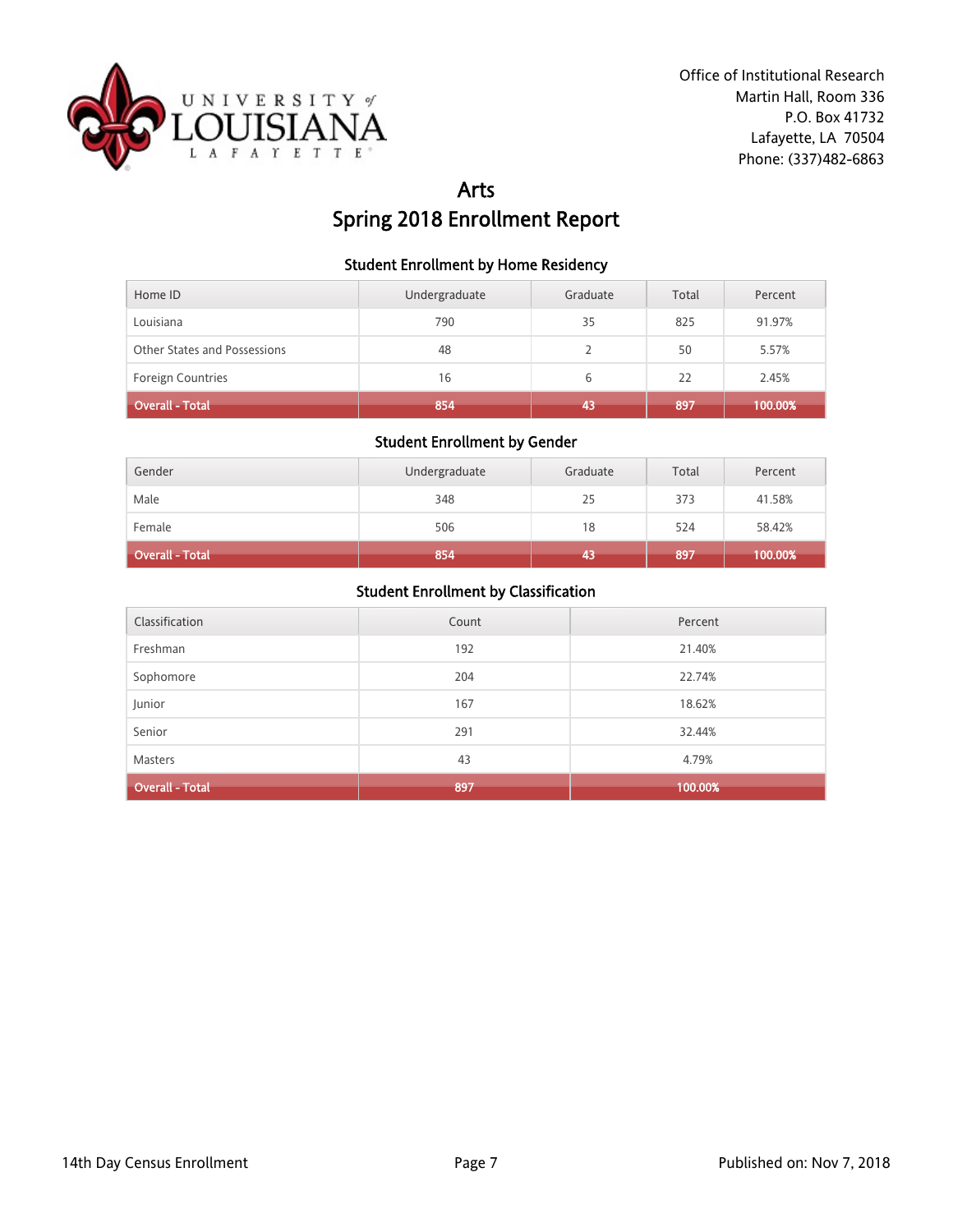

# Arts Spring 2018 Enrollment Report

### Student Enrollment by Entry Type

| <b>Entry Type</b> | Undergraduate | Graduate | Total | Percent |
|-------------------|---------------|----------|-------|---------|
| Continuing        | 817           | 42       | 859   | 95.76%  |
| First Time        | 3             |          | 4     | 0.45%   |
| Re-entry          | 16            | 0        | 16    | 1.78%   |
| Transfer          | 18            | 0        | 18    | 2.01%   |
| Overall - Total   | 854           | 43       | 897   | 100.00% |

### Student Enrollment by Race/Ethnicity

| Race/Ethnicity                            | Undergraduate | Graduate     | Total          | Percent |
|-------------------------------------------|---------------|--------------|----------------|---------|
| Asian                                     | 17            | 1            | 18             | 2.01%   |
| Black or African American                 | 165           | 6            | 171            | 19.06%  |
| Hispanic, of any race                     | 46            | $\mathbf{0}$ | 46             | 5.13%   |
| American Indian or Alaska Native          | 2             | $\mathbf{0}$ | $\overline{2}$ | 0.22%   |
| Two or more races                         | 15            | 1            | 16             | 1.78%   |
| Non-resident Alien                        | 14            | 6            | 20             | 2.23%   |
| Native Hawaiian or Other Pacific Islander |               | $\mathbf{0}$ | 1              | 0.11%   |
| Unknown Race/Ethnicity                    | 17            | $\mathbf{1}$ | 18             | 2.01%   |
| White                                     | 577           | 28           | 605            | 67.45%  |
| <b>Overall - Total</b>                    | 854           | 43           | 897            | 100.00% |

| <b>Full/Part Time</b> | Undergraduate | Graduate | Total | Percent |
|-----------------------|---------------|----------|-------|---------|
| <b>Full Time</b>      | 752           | 34       | 786   | 87.63%  |
| Part Time             | 102           |          | 111   | 12.37%  |
| Overall - Total       | 854           | 43       | 897   | 100.00% |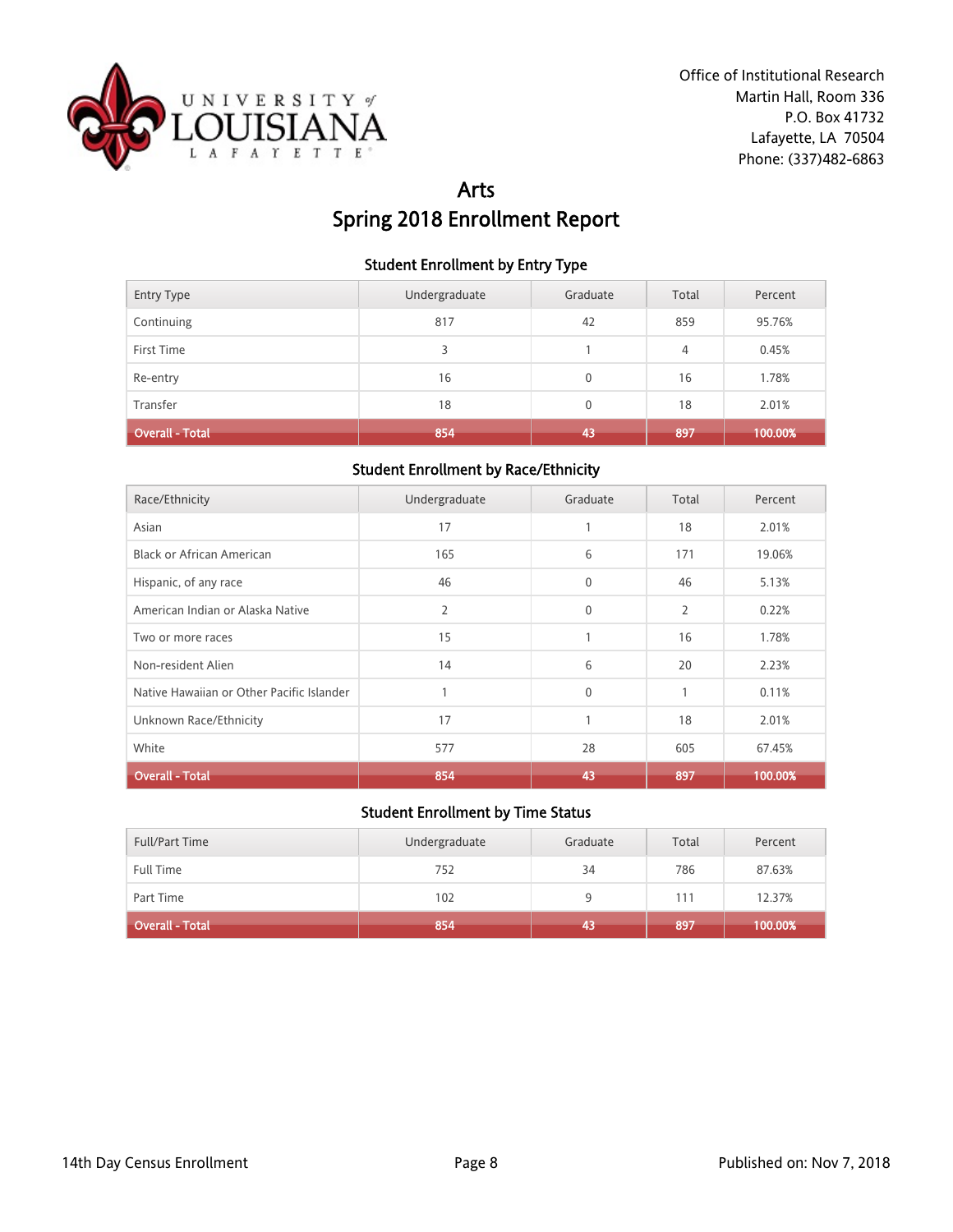

# Education Spring 2018 Enrollment Report

### Student Enrollment by Home Residency

| Home ID                      | Undergraduate | Graduate | Total | Percent |
|------------------------------|---------------|----------|-------|---------|
| Louisiana                    | 1.709         | 237      | 1.946 | 93.96%  |
| Other States and Possessions | 88            | 22       | 110   | 5.31%   |
| <b>Foreign Countries</b>     | 10            |          | 15    | 0.72%   |
| Overall - Total              | 1,807         | 264      | 2.071 | 100.00% |

#### Student Enrollment by Gender

| Gender                 | Undergraduate | Graduate | Total | Percent |
|------------------------|---------------|----------|-------|---------|
| Male                   | 548           | 51       | 599   | 28.92%  |
| Female                 | 1,259         | 213      | 1.472 | 71.08%  |
| <b>Overall - Total</b> | 1,807         | 264      | 2,071 | 100.00% |

| Classification                 | Count | Percent |
|--------------------------------|-------|---------|
| Freshman                       | 336   | 16.22%  |
| Sophomore                      | 432   | 20.86%  |
| Junior                         | 394   | 19.02%  |
| Senior                         | 575   | 27.76%  |
| Post Baccalaureate Certificate | 43    | 2.08%   |
| Non-Degree Undergraduate       | 27    | 1.30%   |
| <b>Masters</b>                 | 173   | 8.35%   |
| Doctoral                       | 87    | 4.20%   |
| Graduate Certificate           | 4     | 0.19%   |
| <b>Overall - Total</b>         | 2,071 | 100.00% |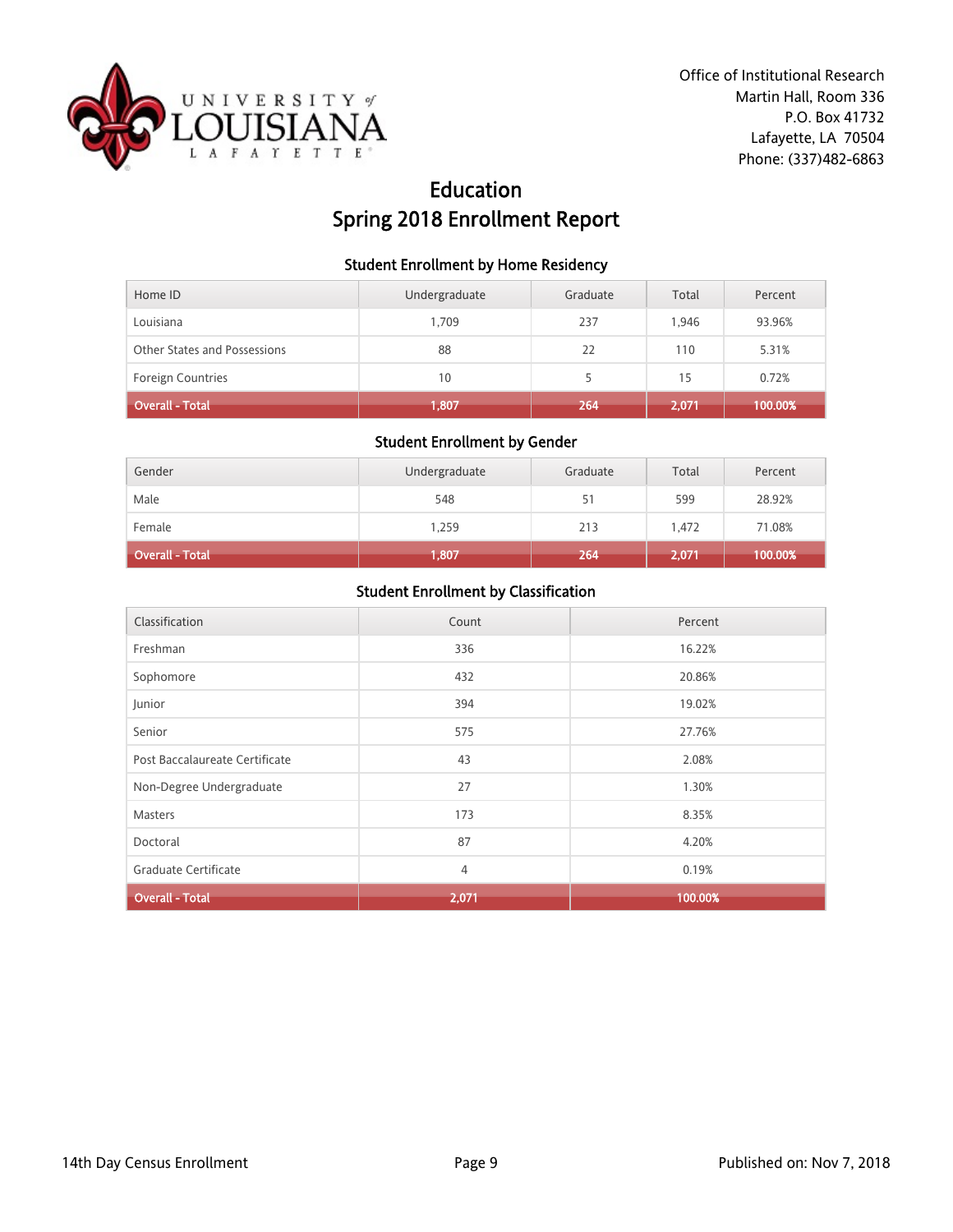

# Education Spring 2018 Enrollment Report

### Student Enrollment by Entry Type

| <b>Entry Type</b>      | Undergraduate | Graduate     | Total | Percent |
|------------------------|---------------|--------------|-------|---------|
| Continuing             | 1,674         | 239          | 1,913 | 92.37%  |
| First Time             | 8             | 17           | 25    | 1.21%   |
| Non Degree             | 27            | $\mathbf{0}$ | 27    | 1.30%   |
| Re-entry               | 43            | 8            | 51    | 2.46%   |
| Transfer               | 55            | $\mathbf{0}$ | 55    | 2.66%   |
| <b>Overall - Total</b> | 1,807         | 264          | 2,071 | 100.00% |

### Student Enrollment by Race/Ethnicity

| Race/Ethnicity                            | Undergraduate | Graduate     | Total        | Percent |
|-------------------------------------------|---------------|--------------|--------------|---------|
| Asian                                     | 20            | 3            | 23           | 1.11%   |
| <b>Black or African American</b>          | 382           | 62           | 444          | 21.44%  |
| Hispanic, of any race                     | 106           | 4            | 110          | 5.31%   |
| American Indian or Alaska Native          | 4             | $\mathbf{0}$ | 4            | 0.19%   |
| Two or more races                         | 35            | 3            | 38           | 1.83%   |
| Non-resident Alien                        | 9             | 3            | 12           | 0.58%   |
| Native Hawaiian or Other Pacific Islander |               | $\mathbf{0}$ | $\mathbf{1}$ | 0.05%   |
| Unknown Race/Ethnicity                    | 41            | 10           | 51           | 2.46%   |
| White                                     | 1,209         | 179          | 1,388        | 67.02%  |
| Overall - Total                           | 1,807         | 264          | 2,071        | 100.00% |

| <b>Full/Part Time</b> | Undergraduate | Graduate | Total | Percent |
|-----------------------|---------------|----------|-------|---------|
| <b>Full Time</b>      | 1,522         | 80       | 1.602 | 77.35%  |
| Part Time             | 285           | 184      | 469   | 22.65%  |
| Overall - Total       | 1,807         | 264      | 2,071 | 100.00% |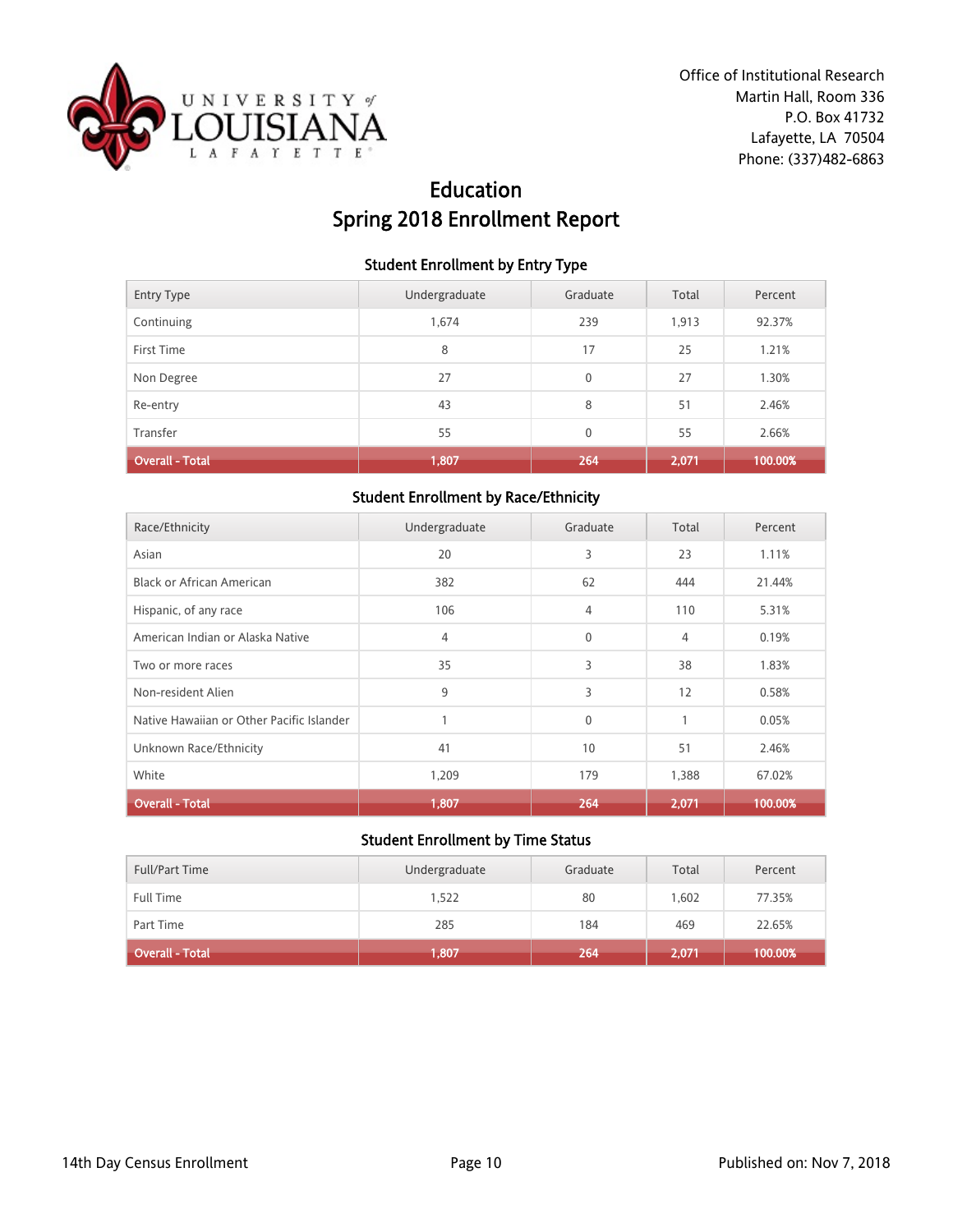

# Engineering Spring 2018 Enrollment Report

### Student Enrollment by Home Residency

| Home ID                      | Undergraduate | Graduate | Total | Percent |
|------------------------------|---------------|----------|-------|---------|
| Louisiana                    | 1.906         | 40       | 1.946 | 83.73%  |
| Other States and Possessions | 155           | 9        | 164   | 7.06%   |
| <b>Foreign Countries</b>     | 115           | 99       | 214   | 9.21%   |
| <b>Overall - Total</b>       | 2,176         | 148      | 2,324 | 100.00% |

#### Student Enrollment by Gender

| Gender          | Undergraduate | Graduate | Total | Percent |
|-----------------|---------------|----------|-------|---------|
| Male            | 1,838         | 120      | 1.958 | 84.25%  |
| Female          | 338           | 28       | 366   | 15.75%  |
| Overall - Total | 2,176         | 148      | 2,324 | 100.00% |

| Classification         | Count | Percent |
|------------------------|-------|---------|
| Freshman               | 352   | 15.15%  |
| Sophomore              | 439   | 18.89%  |
| Junior                 | 479   | 20.61%  |
| Senior                 | 906   | 38.98%  |
| Masters                | 68    | 2.93%   |
| Doctoral               | 80    | 3.44%   |
| <b>Overall - Total</b> | 2,324 | 100.00% |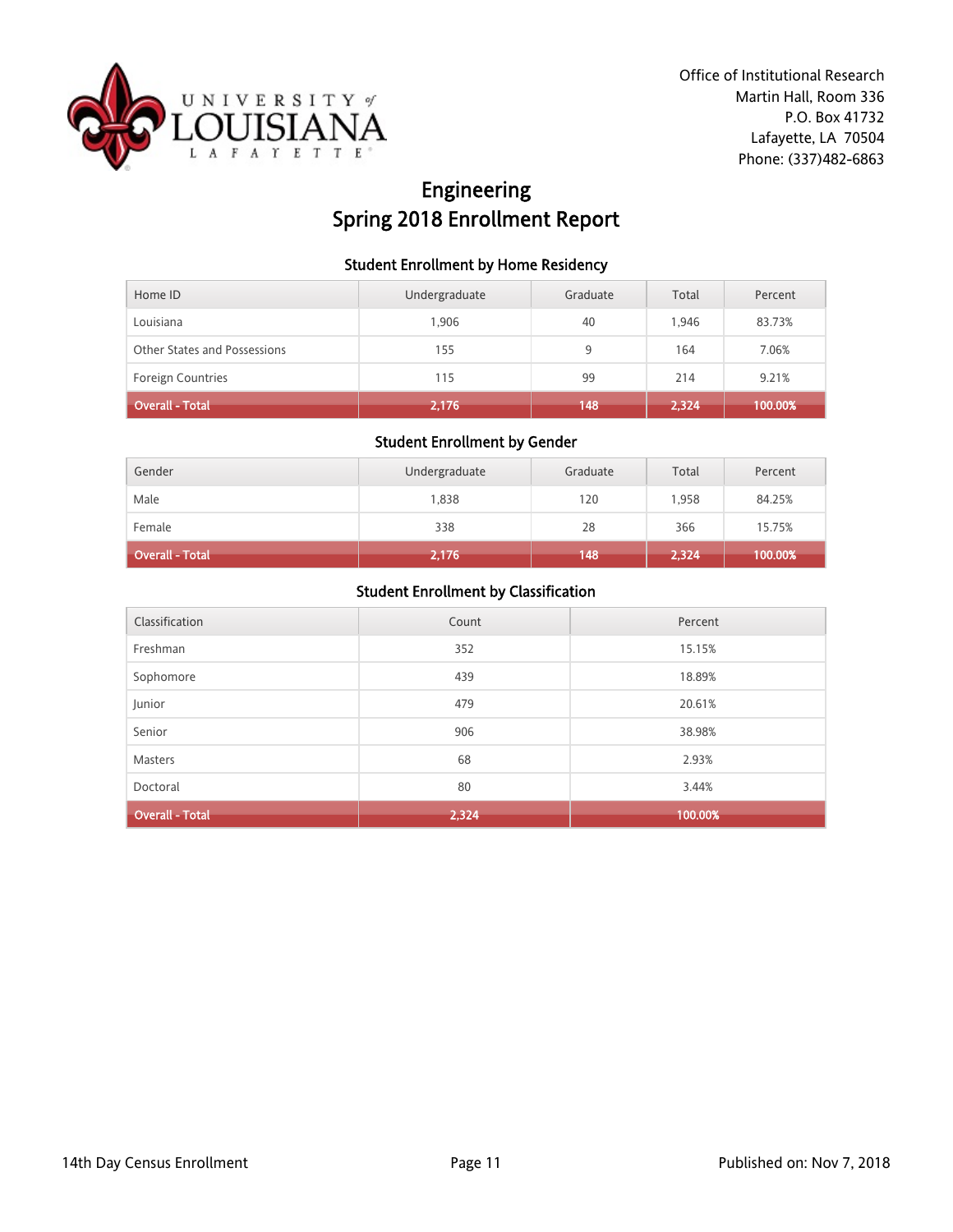

# Engineering Spring 2018 Enrollment Report

### Student Enrollment by Entry Type

| <b>Entry Type</b> | Undergraduate | Graduate | Total | Percent |
|-------------------|---------------|----------|-------|---------|
| Continuing        | 2,083         | 126      | 2,209 | 95.05%  |
| First Time        | 8             | 16       | 24    | 1.03%   |
| Re-entry          | 29            | 6        | 35    | 1.51%   |
| Transfer          | 56            | 0        | 56    | 2.41%   |
| Overall - Total   | 2,176         | 148      | 2,324 | 100.00% |

### Student Enrollment by Race/Ethnicity

| Race/Ethnicity                            | Undergraduate | Graduate       | Total          | Percent |
|-------------------------------------------|---------------|----------------|----------------|---------|
| Asian                                     | 68            | $\overline{2}$ | 70             | 3.01%   |
| Black or African American                 | 239           | 6              | 245            | 10.54%  |
| Hispanic, of any race                     | 109           | 2              | 111            | 4.78%   |
| American Indian or Alaska Native          | 4             | $\mathbf{0}$   | $\overline{4}$ | 0.17%   |
| Two or more races                         | 33            | $\mathbf{0}$   | 33             | 1.42%   |
| Non-resident Alien                        | 109           | 95             | 204            | 8.78%   |
| Native Hawaiian or Other Pacific Islander | 4             | $\mathbf{0}$   | 4              | 0.17%   |
| Unknown Race/Ethnicity                    | 54            | 3              | 57             | 2.45%   |
| White                                     | 1,556         | 40             | 1,596          | 68.67%  |
| <b>Overall - Total</b>                    | 2,176         | 148            | 2.324          | 100.00% |

| <b>Full/Part Time</b>  | Undergraduate | Graduate | Total | Percent |
|------------------------|---------------|----------|-------|---------|
| <b>Full Time</b>       | 1,991         | 119      | 2,110 | 90.79%  |
| Part Time              | 185           | 29       | 214   | 9.21%   |
| <b>Overall - Total</b> | 2,176         | 148      | 2,324 | 100.00% |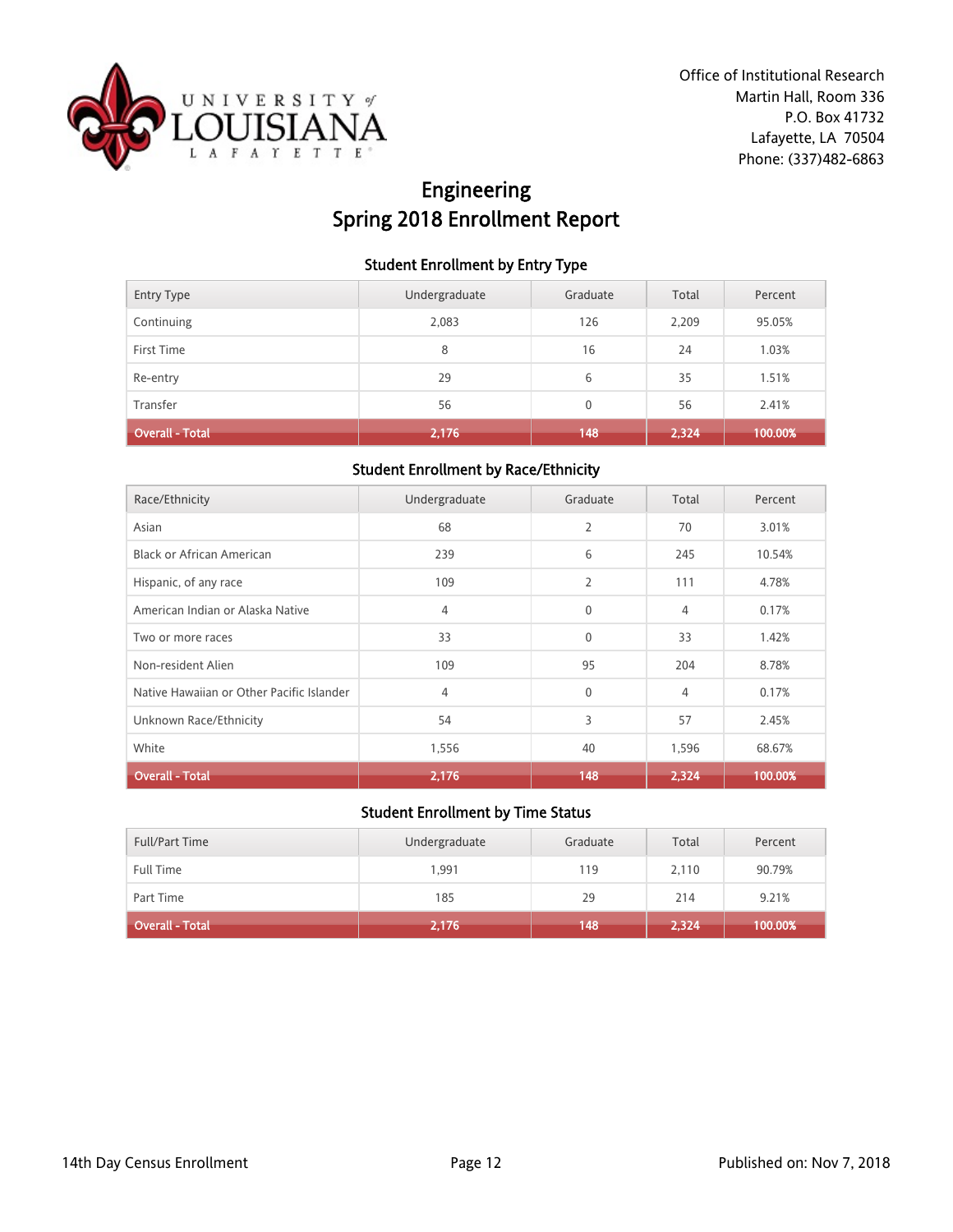

# Graduate School Spring 2018 Enrollment Report

#### Student Enrollment by Home Residency

| Home ID                      | Undergraduate | Graduate | Total | Percent |
|------------------------------|---------------|----------|-------|---------|
| Louisiana                    | 0             | 17       | 17    | 85.00%  |
| Other States and Possessions | 0             |          |       | 10.00%  |
| <b>Foreign Countries</b>     | 0             |          |       | 5.00%   |
| <b>Overall - Total</b>       |               | 20       | 20    | 100.00% |

#### Student Enrollment by Gender

| Gender          | Undergraduate | Graduate | Total | Percent |
|-----------------|---------------|----------|-------|---------|
| Male            |               |          |       | 40.00%  |
| Female          |               | 12       | 12    | 60.00%  |
| Overall - Total |               | 20       | 20    | 100.00% |

| Classification      | Count | Percent    |
|---------------------|-------|------------|
| Non-Degree Graduate | 20    | 100.00%    |
| Overall - Total     | 20    | $100.00\%$ |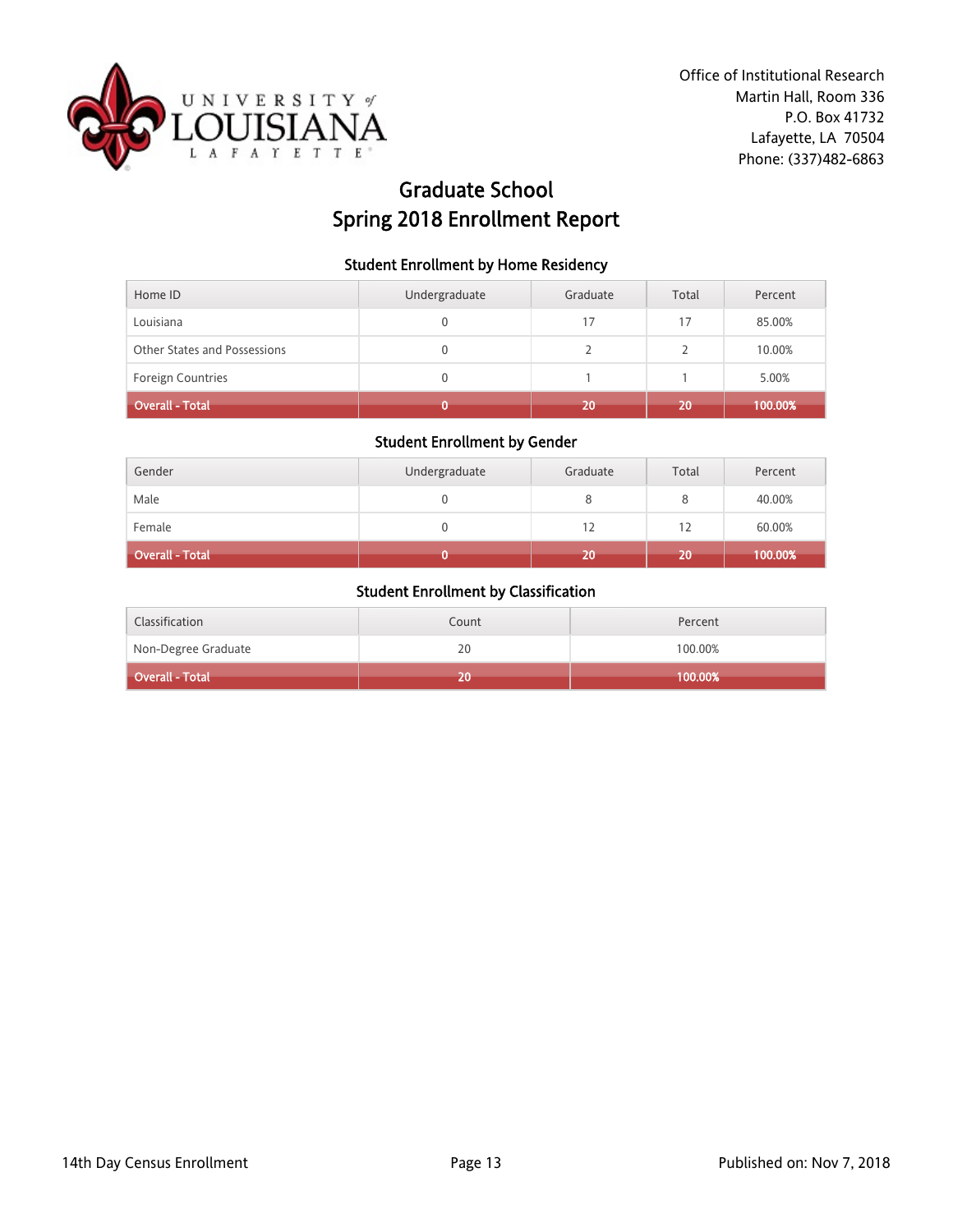

# Graduate School Spring 2018 Enrollment Report

#### Student Enrollment by Entry Type

| Entry Type             | Undergraduate | Graduate | Total | Percent |
|------------------------|---------------|----------|-------|---------|
| First Time             |               |          |       | 5.00%   |
| Non Degree             |               | 19       | 19    | 95.00%  |
| <b>Overall - Total</b> |               | 20       | 20    | 100.00% |

# Student Enrollment by Race/Ethnicity

| Race/Ethnicity                   | Undergraduate | Graduate | Total | Percent |
|----------------------------------|---------------|----------|-------|---------|
| Asian                            |               |          |       | 5.00%   |
| <b>Black or African American</b> |               |          |       | 15.00%  |
| White                            |               | 16       | 16    | 80.00%  |
| <b>Overall - Total</b>           |               | 20       | 20    | 100.00% |

| <b>Full/Part Time</b>  | Undergraduate | Graduate | Total | Percent |
|------------------------|---------------|----------|-------|---------|
| Full Time              |               |          |       | 5.00%   |
| Part Time              |               | 19       | 19    | 95.00%  |
| <b>Overall - Total</b> |               | 20       | 20    | 100.00% |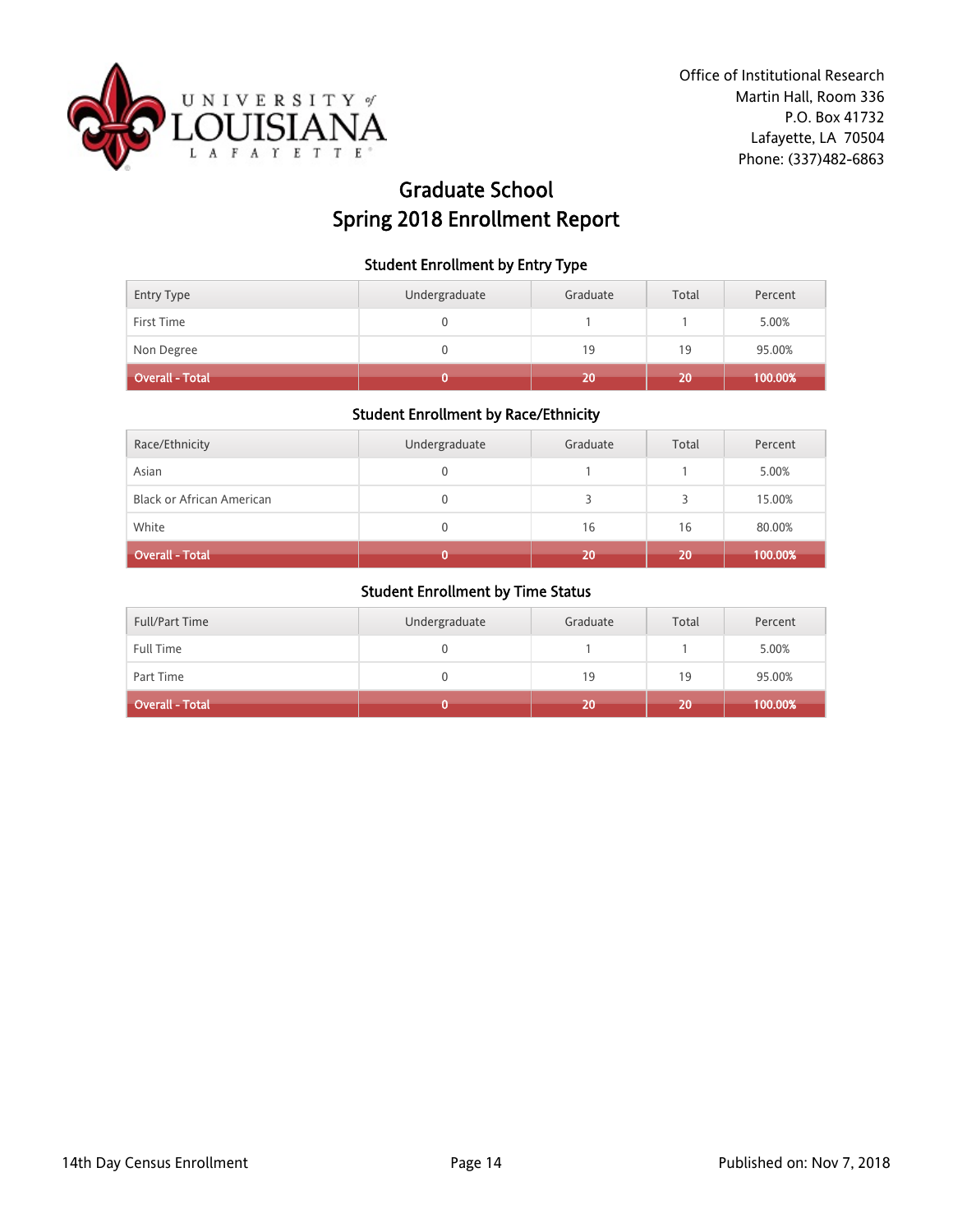

# Liberal Arts Spring 2018 Enrollment Report

#### Student Enrollment by Home Residency

| Home ID                      | Undergraduate | Graduate | Total | Percent |
|------------------------------|---------------|----------|-------|---------|
| Louisiana                    | 2.257         | 178      | 2.435 | 91.16%  |
| Other States and Possessions | 96            | 89       | 185   | 6.93%   |
| <b>Foreign Countries</b>     | 23            | 28       | 51    | 1.91%   |
| <b>Overall - Total</b>       | 2,376         | 295      | 2,671 | 100.00% |

# Student Enrollment by Gender

| Gender                 | Undergraduate | Graduate | Total | Percent |
|------------------------|---------------|----------|-------|---------|
| Male                   | 637           | 84       | 721   | 26.99%  |
| Female                 | 1,739         | 211      | 1.950 | 73.01%  |
| <b>Overall - Total</b> | 2,376         | 295      | 2,671 | 100.00% |

| Classification         | Count | Percent |
|------------------------|-------|---------|
| Freshman               | 471   | 17.63%  |
| Sophomore              | 578   | 21.64%  |
| Junior                 | 589   | 22.05%  |
| Senior                 | 738   | 27.63%  |
| <b>Masters</b>         | 187   | 7.00%   |
| Doctoral               | 107   | 4.01%   |
| Graduate Certificate   | 1     | 0.04%   |
| <b>Overall - Total</b> | 2,671 | 100.00% |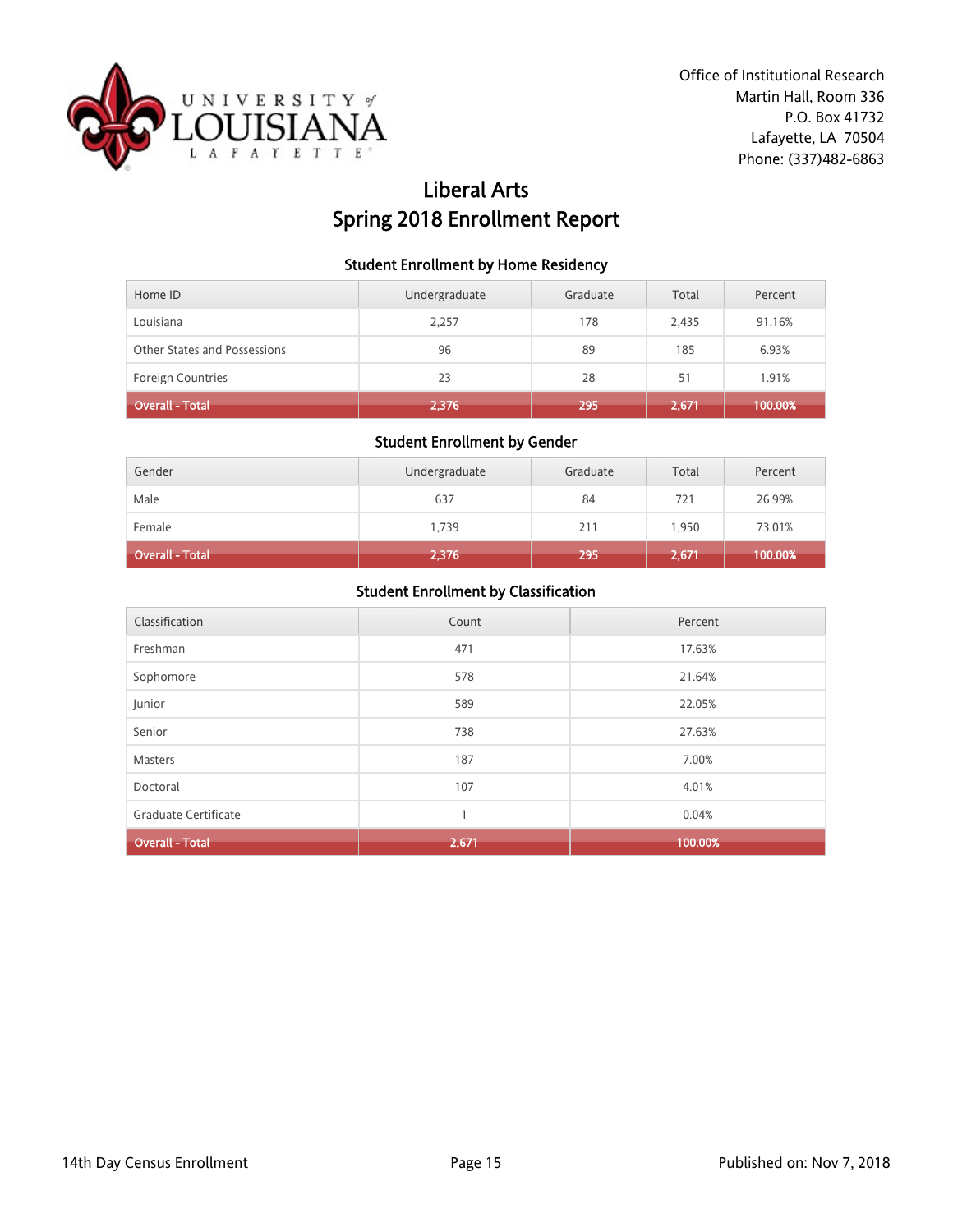

# Liberal Arts Spring 2018 Enrollment Report

### Student Enrollment by Entry Type

| <b>Entry Type</b>      | Undergraduate | Graduate | Total | Percent |
|------------------------|---------------|----------|-------|---------|
| Continuing             | 2,260         | 284      | 2,544 | 95.25%  |
| First Time             | 6             |          | 13    | 0.49%   |
| Re-entry               | 62            | 4        | 66    | 2.47%   |
| Transfer               | 48            | 0        | 48    | 1.80%   |
| <b>Overall - Total</b> | 2,376         | 295      | 2,671 | 100.00% |

### Student Enrollment by Race/Ethnicity

| Race/Ethnicity                            | Undergraduate | Graduate     | Total | Percent |
|-------------------------------------------|---------------|--------------|-------|---------|
| Asian                                     | 23            | 3            | 26    | 0.97%   |
| Black or African American                 | 636           | 28           | 664   | 24.86%  |
| Hispanic, of any race                     | 142           | 10           | 152   | 5.69%   |
| American Indian or Alaska Native          | 5             | $\mathbf{0}$ | 5     | 0.19%   |
| Two or more races                         | 53            | 6            | 59    | 2.21%   |
| Non-resident Alien                        | 16            | 28           | 44    | 1.65%   |
| Native Hawaiian or Other Pacific Islander |               | $\mathbf{0}$ | 1     | 0.04%   |
| Unknown Race/Ethnicity                    | 38            | 10           | 48    | 1.80%   |
| White                                     | 1,462         | 210          | 1,672 | 62.60%  |
| <b>Overall - Total</b>                    | 2,376         | 295          | 2,671 | 100.00% |

| <b>Full/Part Time</b> | Undergraduate | Graduate | Total | Percent |
|-----------------------|---------------|----------|-------|---------|
| <b>Full Time</b>      | 2,221         | 235      | 2,456 | 91.95%  |
| Part Time             | 155           | 60       | 215   | 8.05%   |
| Overall - Total       | 2,376         | 295      | 2,671 | 100.00% |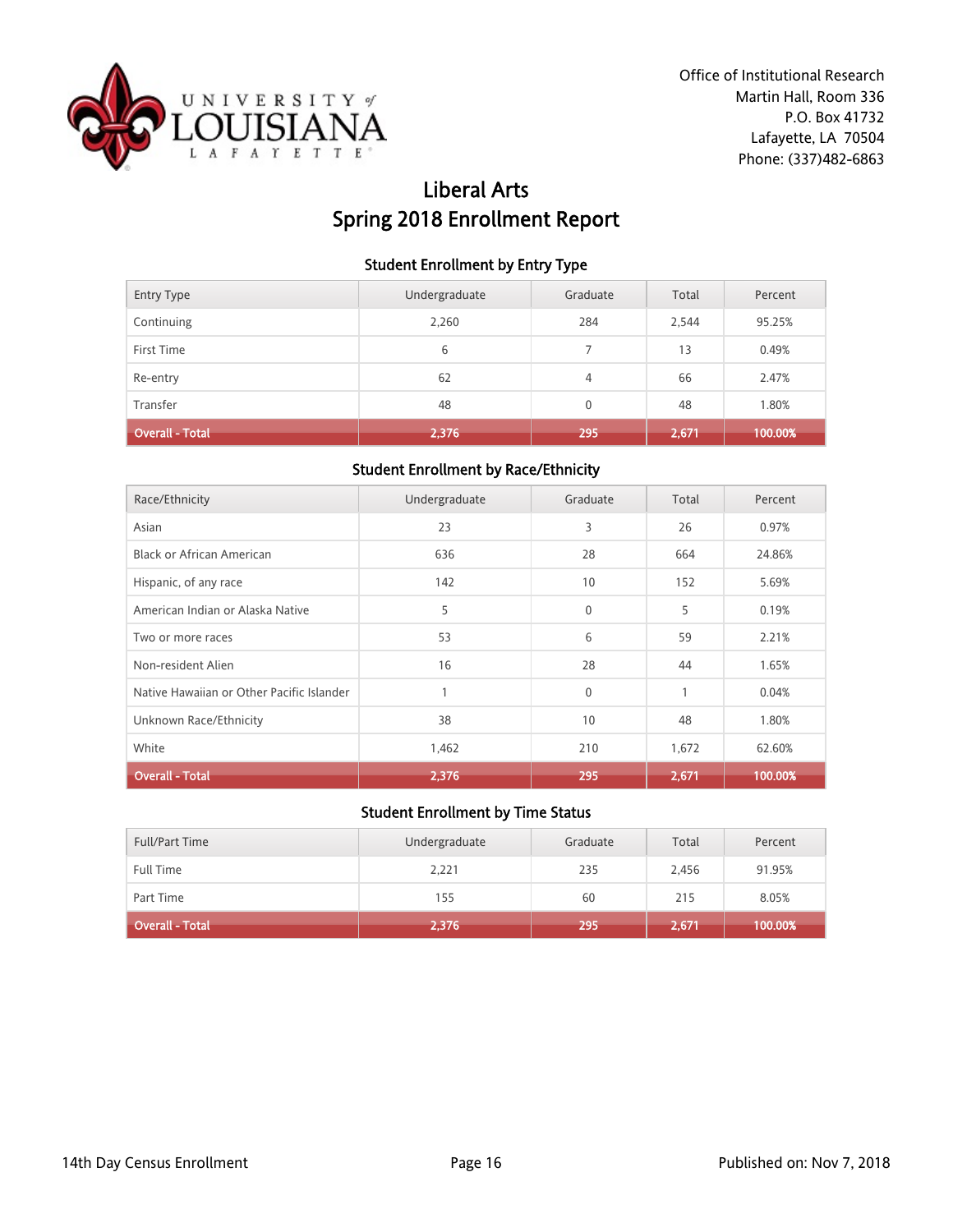

# Nursing & Allied Health Professions Spring 2018 Enrollment Report

#### Student Enrollment by Home Residency

| Home ID                      | Undergraduate | Graduate | Total | Percent |
|------------------------------|---------------|----------|-------|---------|
| Louisiana                    | 1,692         | 110      | 1.802 | 81.54%  |
| Other States and Possessions | 387           | 4        | 391   | 17.69%  |
| <b>Foreign Countries</b>     | 17            | 0        | 17    | 0.77%   |
| Overall - Total <sup> </sup> | 2,096         | 114      | 2,210 | 100.00% |

#### Student Enrollment by Gender

| Gender          | Undergraduate | Graduate | Total | Percent |
|-----------------|---------------|----------|-------|---------|
| Male            | 243           | 16       | 259   | 11.72%  |
| Female          | 1,853         | 98       | 1.951 | 88.28%  |
| Overall - Total | 2,096         | 114      | 2,210 | 100.00% |

| Classification         | Count | Percent |
|------------------------|-------|---------|
| Freshman               | 364   | 16.47%  |
| Sophomore              | 333   | 15.07%  |
| Junior                 | 348   | 15.75%  |
| Senior                 | 1,051 | 47.56%  |
| Masters                | 95    | 4.30%   |
| Doctoral               | 19    | 0.86%   |
| <b>Overall - Total</b> | 2,210 | 100.00% |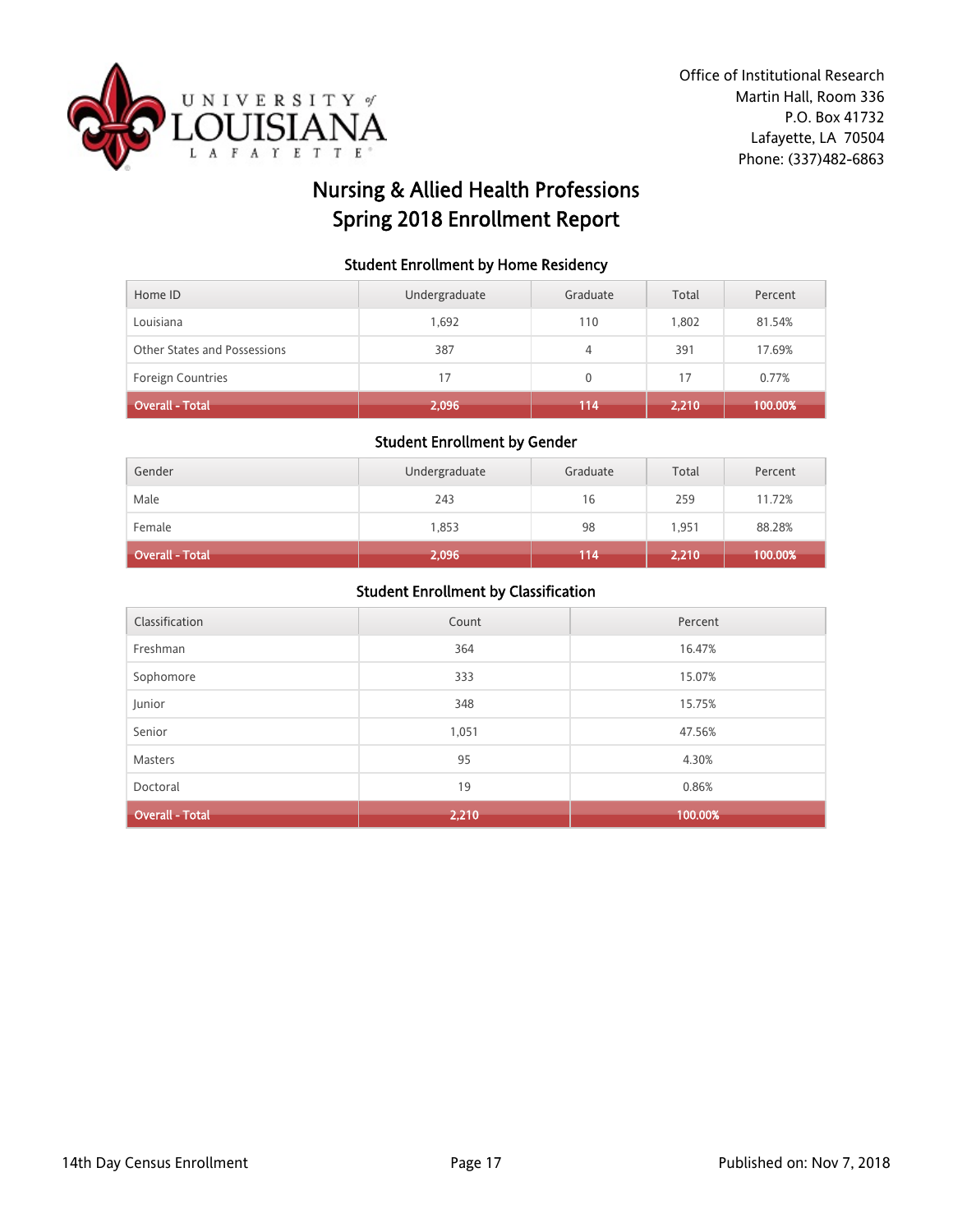

# Nursing & Allied Health Professions Spring 2018 Enrollment Report

### Student Enrollment by Entry Type

| Re-entry        | 34    | 3            | 37    | 1.67%   |
|-----------------|-------|--------------|-------|---------|
| Transfer        | 145   | $\mathbf{0}$ | 145   | 6.56%   |
| Overall - Total | 2,096 | 114          | 2,210 | 100.00% |

### Student Enrollment by Race/Ethnicity

| Race/Ethnicity                            | Undergraduate | Graduate       | Total | Percent |
|-------------------------------------------|---------------|----------------|-------|---------|
| Asian                                     | 54            | 3              | 57    | 2.58%   |
| Black or African American                 | 431           | 8              | 439   | 19.86%  |
| Hispanic, of any race                     | 123           | 1              | 124   | 5.61%   |
| American Indian or Alaska Native          | 8             | $\mathbf{0}$   | 8     | 0.36%   |
| Two or more races                         | 40            | $\mathbf{0}$   | 40    | 1.81%   |
| Non-resident Alien                        | 11            | $\mathbf{0}$   | 11    | 0.50%   |
| Native Hawaiian or Other Pacific Islander | 6             | $\mathbf{0}$   | 6     | 0.27%   |
| Unknown Race/Ethnicity                    | 109           | $\overline{2}$ | 111   | 5.02%   |
| White                                     | 1,314         | 100            | 1,414 | 63.98%  |
| <b>Overall - Total</b>                    | 2,096         | 114            | 2.210 | 100.00% |

| <b>Full/Part Time</b> | Undergraduate | Graduate | Total | Percent |
|-----------------------|---------------|----------|-------|---------|
| <b>Full Time</b>      | 1,290         | 24       | 1.314 | 59.46%  |
| Part Time             | 806           | 90       | 896   | 40.54%  |
| Overall - Total       | 2,096         | 114      | 2,210 | 100.00% |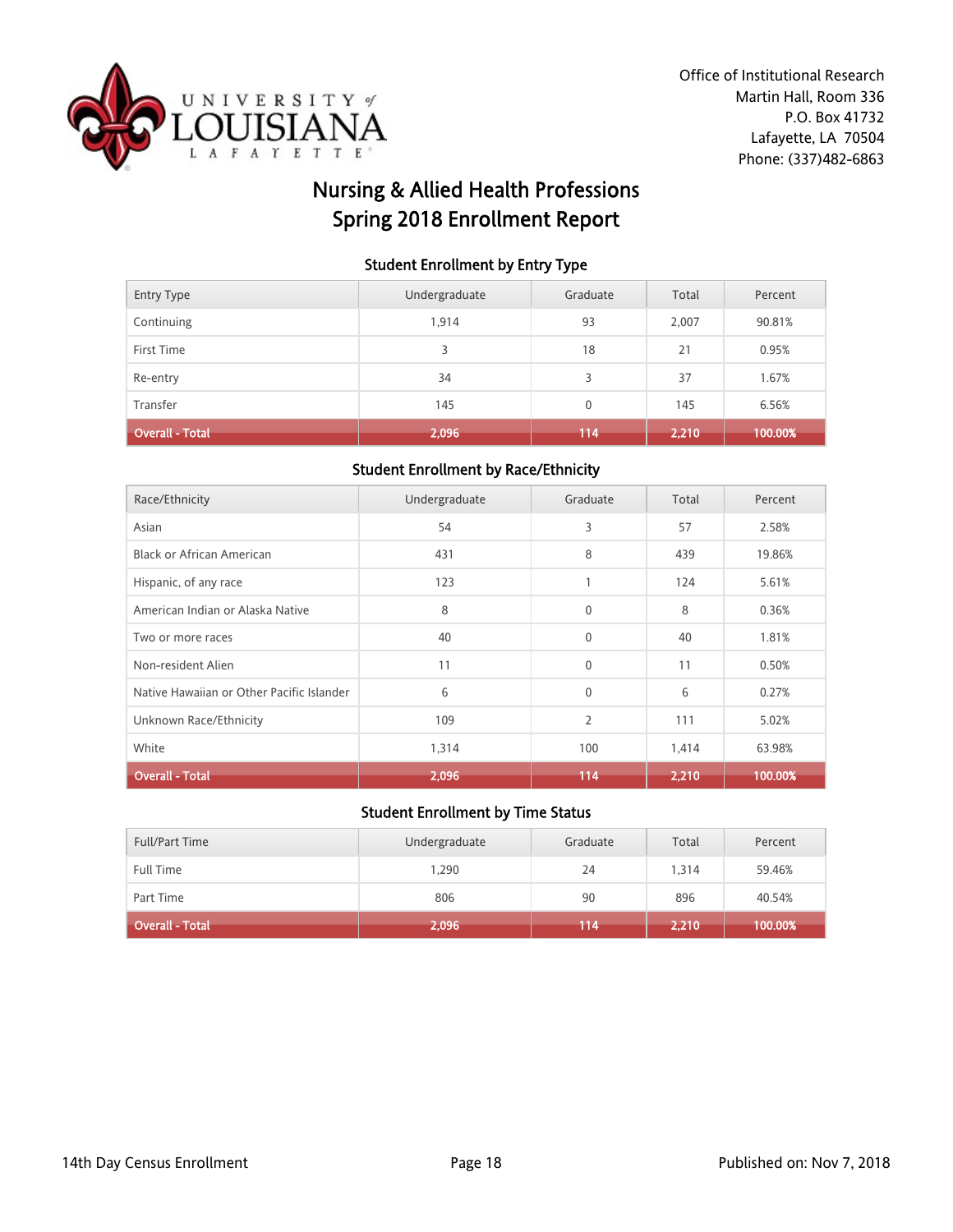

# **Sciences** Spring 2018 Enrollment Report

#### Student Enrollment by Home Residency

| Home ID                      | Undergraduate | Graduate | Total | Percent |
|------------------------------|---------------|----------|-------|---------|
| Louisiana                    | 1,617         | 108      | 1.725 | 86.34%  |
| Other States and Possessions | 63            | 80       | 143   | 7.16%   |
| <b>Foreign Countries</b>     | 17            | 113      | 130   | 6.51%   |
| Overall - Total              | 1,697         | 301      | 1,998 | 100.00% |

# Student Enrollment by Gender

| Gender                 | Undergraduate | Graduate | Total | Percent |
|------------------------|---------------|----------|-------|---------|
| Male                   | 922           | 200      | 1,122 | 56.16%  |
| Female                 | 775           | 101      | 876   | 43.84%  |
| <b>Overall - Total</b> | 1,697         | 301      | 1,998 | 100.00% |

| Classification         | Count | Percent |
|------------------------|-------|---------|
| Freshman               | 413   | 20.67%  |
| Sophomore              | 410   | 20.52%  |
| Junior                 | 354   | 17.72%  |
| Senior                 | 520   | 26.03%  |
| Masters                | 177   | 8.86%   |
| Doctoral               | 124   | 6.21%   |
| <b>Overall - Total</b> | 1,998 | 100.00% |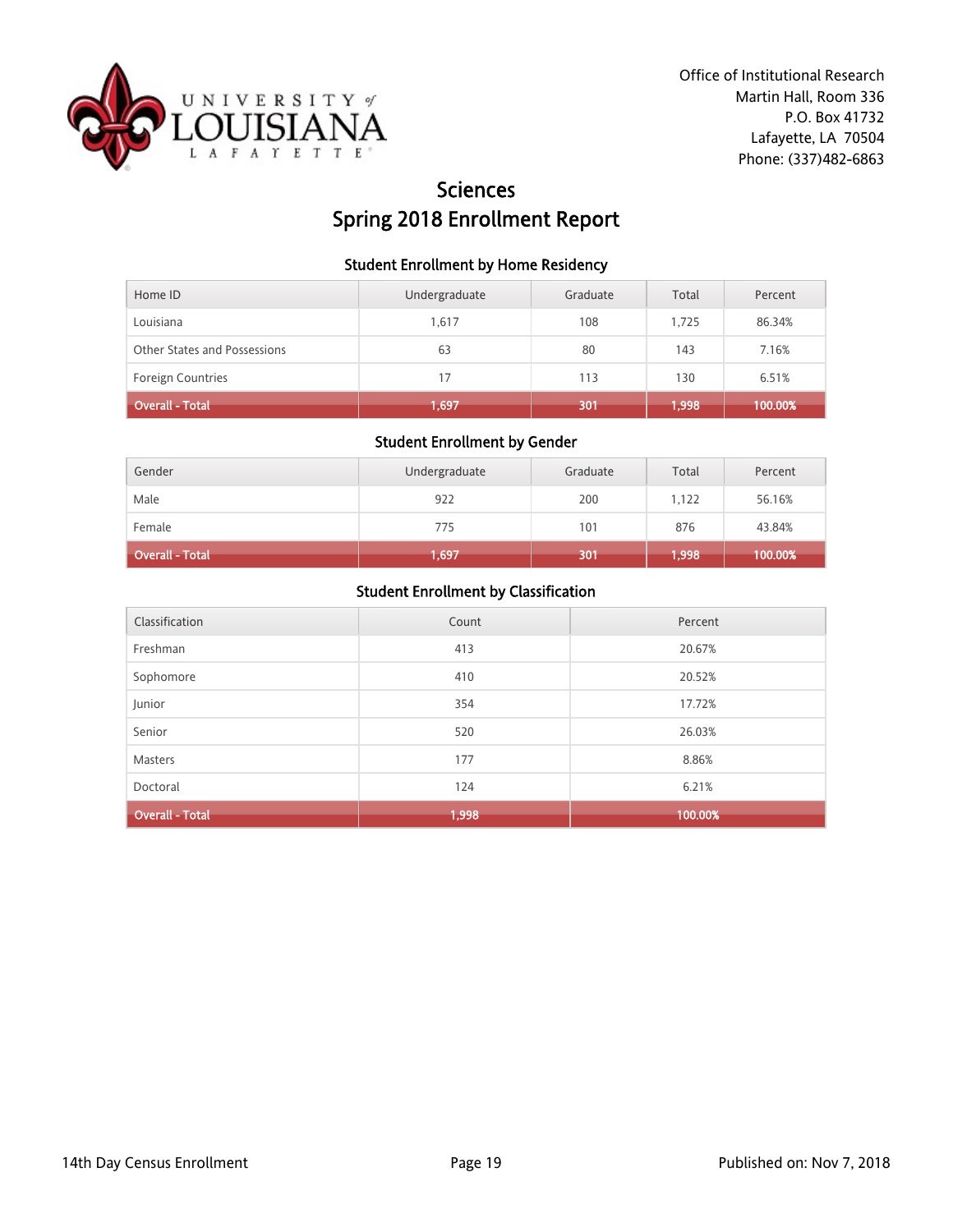

# **Sciences** Spring 2018 Enrollment Report

### Student Enrollment by Entry Type

| <b>Entry Type</b>      | Undergraduate | Graduate | Total | Percent |
|------------------------|---------------|----------|-------|---------|
| Continuing             | 1,605         | 260      | 1,865 | 93.34%  |
| First Time             | 17            | 36       | 53    | 2.65%   |
| Re-entry               | 37            |          | 42    | 2.10%   |
| Transfer               | 38            | 0        | 38    | 1.90%   |
| <b>Overall - Total</b> | 1,697         | 301      | 1,998 | 100.00% |

### Student Enrollment by Race/Ethnicity

| Race/Ethnicity                   | Undergraduate | Graduate     | Total | Percent |
|----------------------------------|---------------|--------------|-------|---------|
| Asian                            | 81            | 7            | 88    | 4.40%   |
| <b>Black or African American</b> | 329           | 11           | 340   | 17.02%  |
| Hispanic, of any race            | 91            | 7            | 98    | 4.90%   |
| American Indian or Alaska Native | 3             | $\mathbf{0}$ | 3     | 0.15%   |
| Two or more races                | 42            | 4            | 46    | 2.30%   |
| Non-resident Alien               | 11            | 108          | 119   | 5.96%   |
| Unknown Race/Ethnicity           | 38            | 6            | 44    | 2.20%   |
| White                            | 1,102         | 158          | 1,260 | 63.06%  |
| <b>Overall - Total</b>           | 1,697         | 301          | 1,998 | 100.00% |

| <b>Full/Part Time</b>  | Undergraduate | Graduate | Total   | Percent |
|------------------------|---------------|----------|---------|---------|
| Full Time              | 1,555         | 241      | 1.796   | 89.89%  |
| Part Time              | 142           | 60       | 202     | 10.11%  |
| <b>Overall - Total</b> | 1,697         | 301      | (1,998) | 100.00% |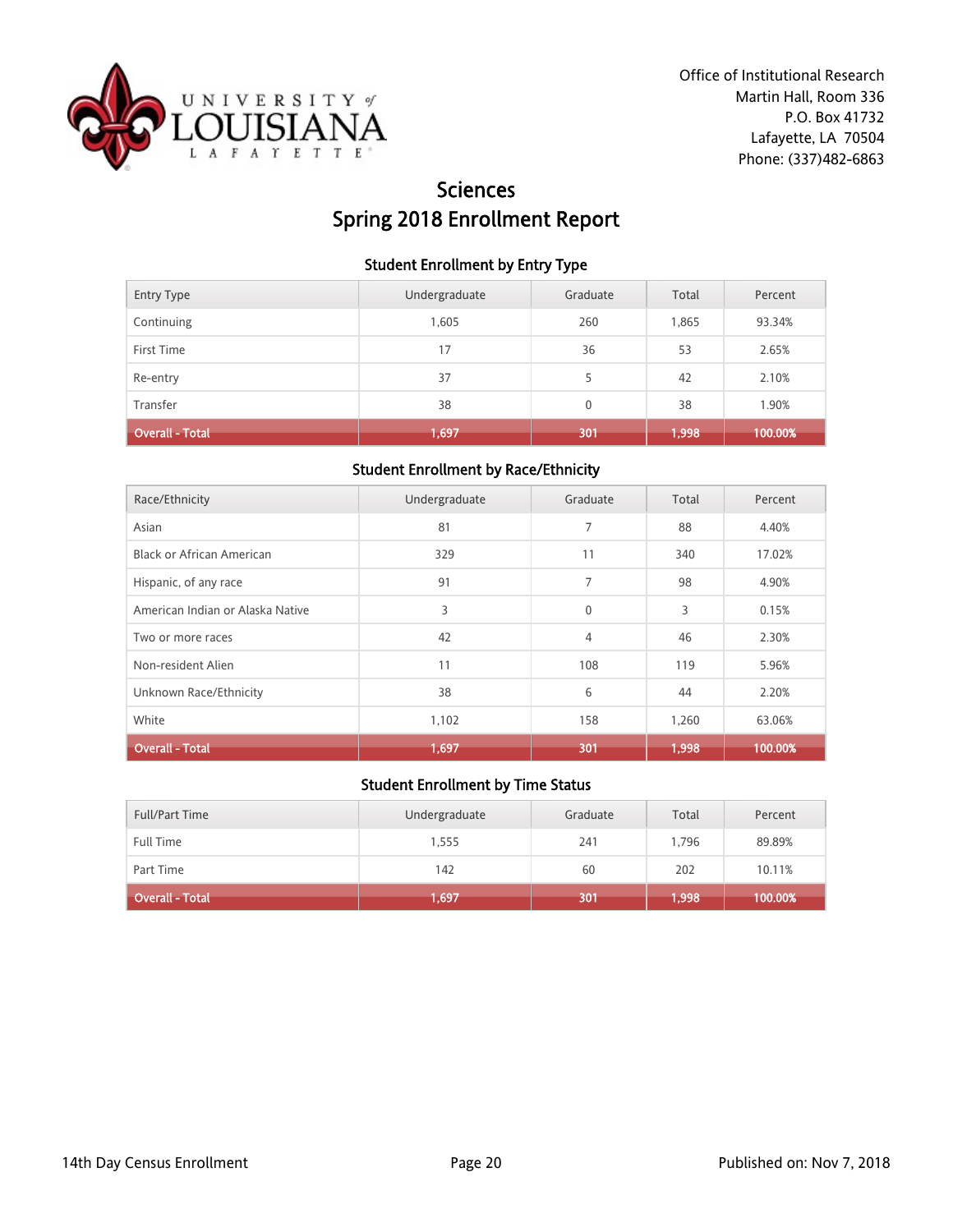

# University College Spring 2018 Enrollment Report

### Student Enrollment by Home Residency

| Home ID                      | Undergraduate | Graduate | Total | Percent |
|------------------------------|---------------|----------|-------|---------|
| Louisiana                    | 513           |          | 513   | 85.36%  |
| Other States and Possessions | 83            |          | 83    | 13.81%  |
| <b>Foreign Countries</b>     |               | 0        | 5     | 0.83%   |
| <b>Overall - Total</b>       | 601           |          | 601   | 100.00% |

#### Student Enrollment by Gender

| Gender                 | Undergraduate | Graduate | Total | Percent |
|------------------------|---------------|----------|-------|---------|
| Male                   | 267           |          | 267   | 44.43%  |
| Female                 | 334           |          | 334   | 55.57%  |
| <b>Overall - Total</b> | 601           |          | 601   | 100.00% |

| Classification         | Count | Percent |
|------------------------|-------|---------|
| Freshman               | 39    | 6.49%   |
| Sophomore              | 68    | 11.31%  |
| Junior                 | 151   | 25.12%  |
| Senior                 | 343   | 57.07%  |
| <b>Overall - Total</b> | 601   | 100.00% |